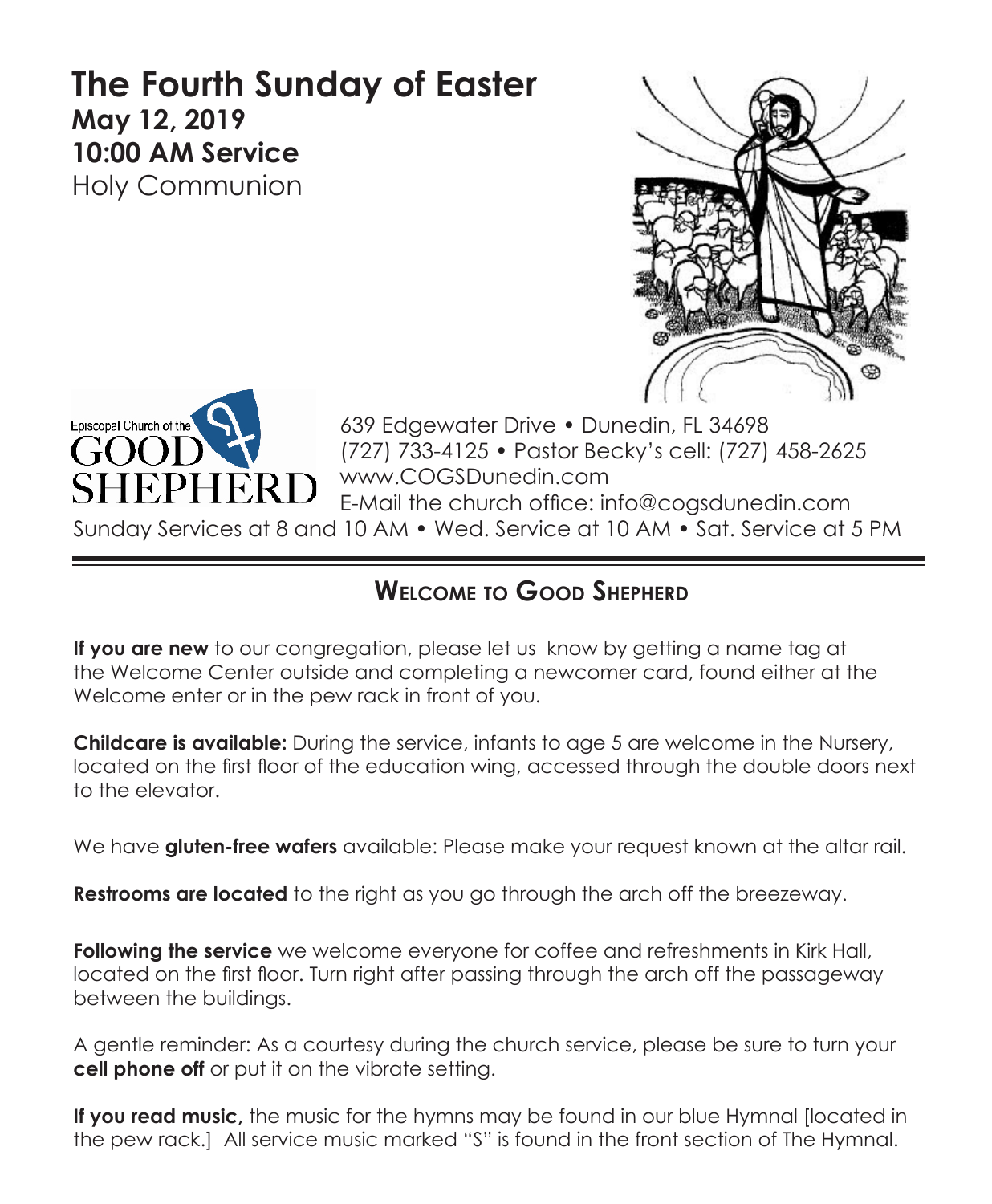## **Gathering for Worship**

*[During the Prelude, please prepare for worship by observing attentive silence.]*

**Prelude** *Aria* Flor Peeters

*[Please stand when the chimes sound.]*

Symbols in the Bulletin:  $\mathbb D$  Priest,  $\mathbb D$  Deacon, **G** Congregation,  $\mathbb L$  Leader,  $\mathbb D$  Everyone.

**Gathering Hymn** *For the Beauty of the Earth*

*[Please stand.]*

C *For the beauty of the earth, for the beauty of the skies, for the love which from our birth over and around us lies:*

Refrain: *Christ, our God, to thee we raise this our sacrifice of praise.*

*For the wonder of each hour of the day and of the night, hill and vale and tree and flow'r, sun and moon and stars of light:* Refrain

*For the joy of human love, brother, sister, parent, child, friends on earth and friends above; for all gentle thoughts and mild:* Refrain

**Welcome, Announcements and Mission Moment** *[Please be seated.]*

#### **Easter Acclamation**

*[Please stand.]*

- P Alleluia! Christ is risen!
- C **The Lord is risen indeed! Alleluia!**

#### **Gathering Prayer**

- P We gather in the name of our Easter God:
- C **Our Risen Lord transforms darkness into light, hatred into tolerance, despair into hope.**
- P We rejoice in the power of our Easter God:
- C **Our Father's love redeems every Good Friday nightmare into the promise of eternal life.**
- P We embrace the purposes of our Easter God:
- C **The Holy Spirit challenges us to leave tomb-like safety and invites us to live our faith boldly.**
- P We are Easter people:
- C **We are a sign that indeed miracles happen, and that with God, all things are possible.**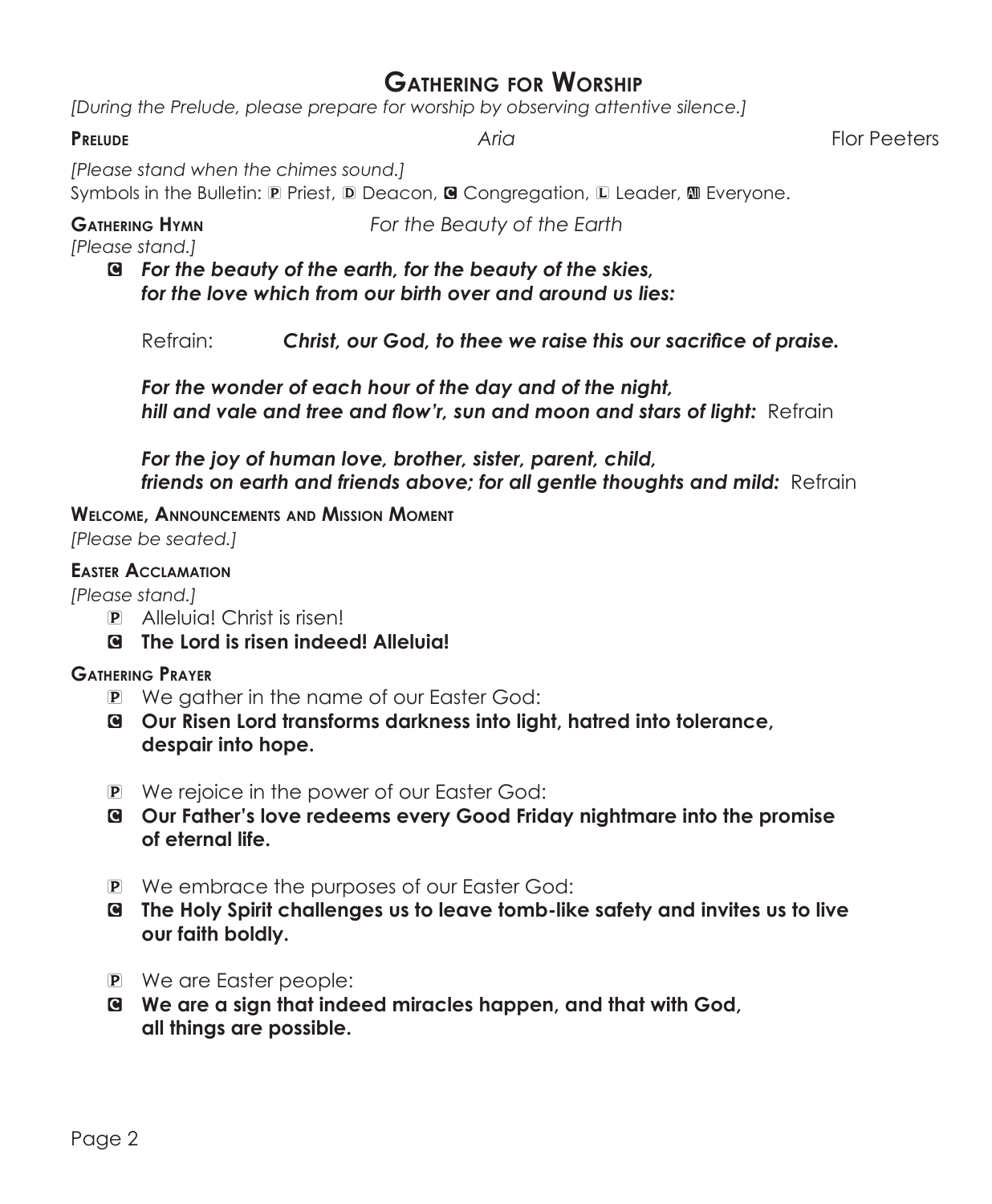### **Hymn of Praise** *When Morning Gilds the Skies* 427, vs. 1,2,4

a *When morning gilds the skies, my heart, awaking, cries, may Jesus Christ be praised! When evening shadows fall, this rings my curfew call, may Jesus Christ be praised!*

*When mirth for music longs, this is my song of songs: may Jesus Christ be praised! God's holy house of prayer hath none that can compare with: Jesus Christ be praised!*

*Ye nations of mankind, in this your concord find: may Jesus Christ be praised! Let all the earth around ring joyous with the sound: may Jesus Christ be praised!*

**Collect of the Day** 

- P The Lord be with you.
- C **And also with you.**
- P Let us pray… O God of peace, you brought again from the dead our Lord Jesus Christ, the great shepherd of the sheep. By the blood of your eternal covenant, make us complete in everything good that we may do your will, and work among us all that is well-pleasing in your sight, through Jesus Christ, our Savior and Lord, who lives and reigns with you and the Holy Spirit, one God, now and forever.
- C **Amen.**

## **Word of God**

**The Readings:** Proverbs 1:20–23 • Psalm 95:1–7 • Revelation 3:14–22 • John 10:22–30 *[Please be seated.]*

The First Reading:

L *The First Reading is taken from Proverbs, chapter 1…*

 Wisdom shouts in the street; in the public square she raises her voice. Above the noisy crowd, she calls out. At the entrances of the city gates, she has her say: "How long will you clueless people love your naïveté, mockers hold their mocking dear, and fools hate knowledge? You should respond when I correct you. Look, I'll pour out my spirit on you. I'll reveal my words to you.

- L The Word of the Lord.
- C **Thanks be to God.**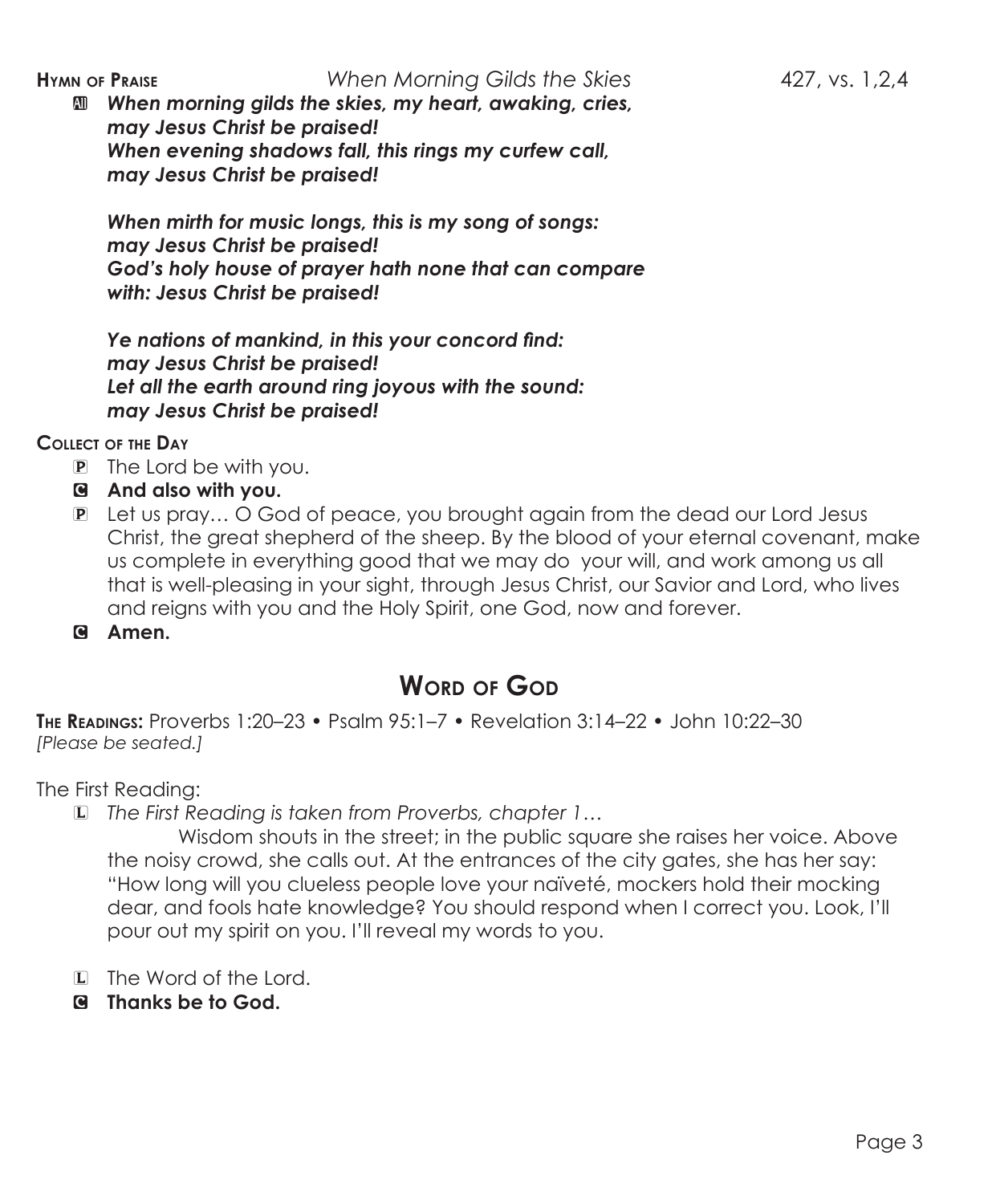Metrical Psalm 95: [Tune: *Morning Hymn*]

*Come, let us sing to God on high, The Rock of our salvation praise; Come with thanksgiving to God's courts, And sing our joyful psalms of praise.*

*You, Lord, reign over all the gods; The heights and depths are in your hands. You made the sea and it is yours; Your hands have molded the dry land.*

#### *Let us bow down before the One Who is our Maker and our Lord; We are the flock for whom God cares; Today, then, hearken to God's word.*

The Second Reading:

L *The Second Reading is taken from Revelation, chapter 3…*

"Write this to the angel of the church in Laodicea:

These are the words of the Amen, the faithful and true witness, the ruler of God's creation. I know your works. You are neither cold nor hot. I wish that you were either cold or hot. So because you are lukewarm, and neither hot nor cold, I'm about to spit you out of my mouth. After all, you say, 'I'm rich, and I've grown wealthy, and I don't need a thing.' You don't realize that you are miserable, pathetic, poor, blind, and naked. My advice is that you buy gold from me that has been purified by fire so that you may be rich, and white clothing to wear so that your nakedness won't be shamefully exposed, and ointment to put on your eyes so that you may see. I correct and discipline those whom I love. So be earnest and change your hearts and lives. Look! I'm standing at the door and knocking. If any hear my voice and open the door, I will come in to be with them, and will have dinner with them, and they will have dinner with me. As for those who emerge victorious, I will allow them to sit with me on my throne, just as I emerged victorious and sat down with my Father on his throne. If you can hear, listen to what the Spirit is saying to the churches."

- L The Word of the Lord.
- C **Thanks be to God.**

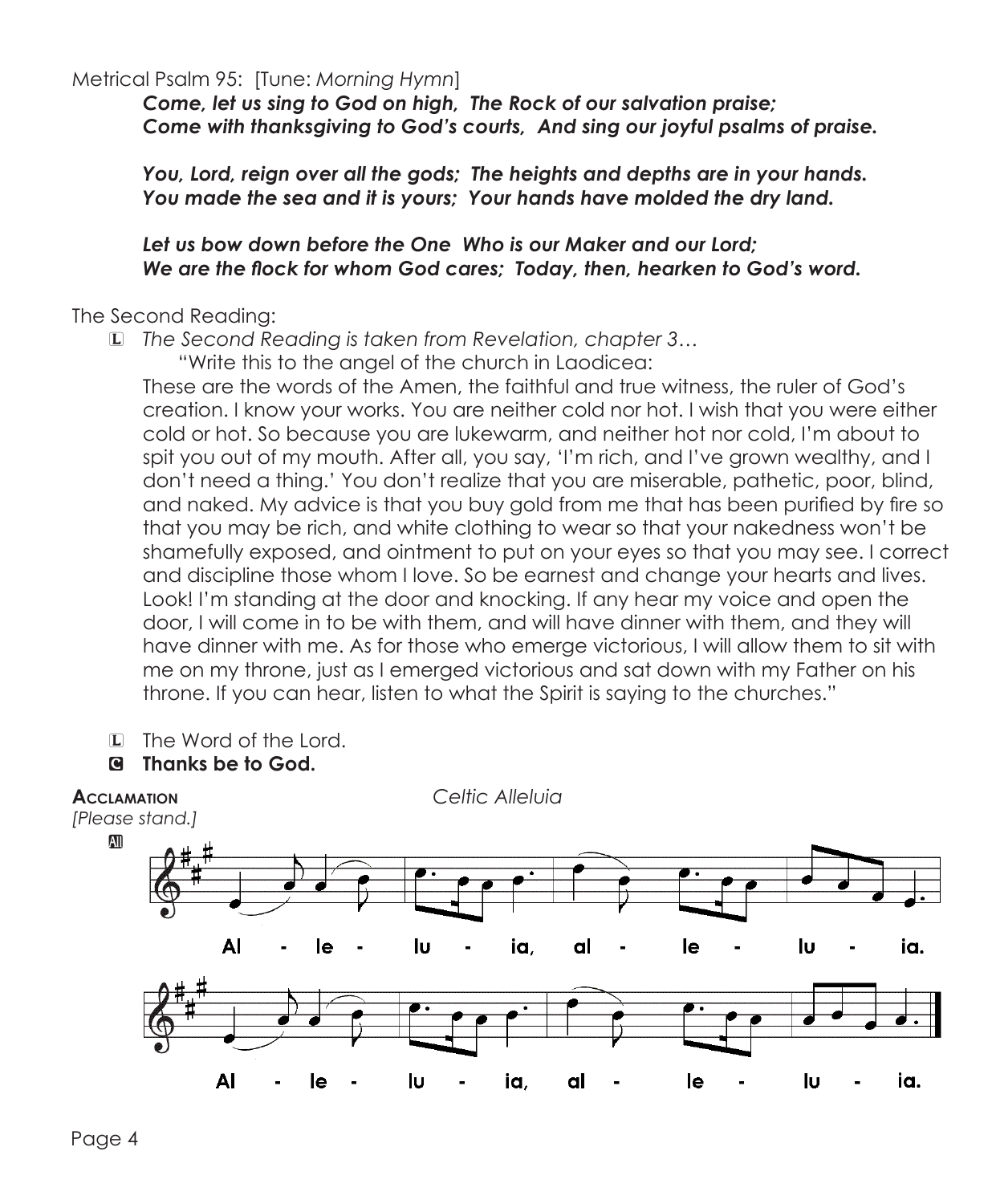The Gospel:

- D The Holy Gospel of our Lord Jesus Christ according to John.
- C **Glory to you, Lord Christ.**
- D The time came for the Festival of Dedication in Jerusalem. It was winter, and Jesus was in the temple, walking in the covered porch named for Solomon. The Jewish opposition circled around him and asked, "How long will you test our patience? If you are the Christ, tell us plainly."

Jesus answered, "I have told you, but you don't believe. The works I do in my Father's name testify about me, but you don't believe because you don't belong to my sheep. My sheep listen to my voice. I know them and they follow me. I give them eternal life. They will never die, and no one will snatch them from my hand. My Father, who has given them to me, is greater than all, and no one is able to snatch them from my Father's hand. I and the Father are one."

- D The Gospel of the Lord.
- C **Praise to you, Lord Christ.**

**SERMON** Becky Robbins-Penniman

*[Please be seated.]*

**Sermon Hymn** *Praise the Lord, Rise Up Rejoicing* 334

a *Praise the Lord, rise up rejoicing, worship, thanks, devotion voicing; glory be to God on high! Christ, your cross and passion sharing, by this Eucharist declaring yours the final victory.*

*Scattered flock, one shepherd sharing, lost and lonely, one voice hearing, ears attentive to your word; by your Blood new life receiving, in your Body, firm believing, we are yours, and you the Lord.*

*Sins forgiven, wrongs forgiving, we go forth alert and living in your Spirit, strong and free. Partners in your new creation, seeking peace in every nation, may we faithful followers be.*

**The Nicene Creed**

*[Please stand.]*

 $\mathbf{M}$  We believe in one God, the Father, the Almighty, maker of heaven and earth,  **of all that is, seen and unseen.**

Page 5  **We believe in one Lord, Jesus Christ, the only Son of God, eternally begotten of the Father, God from God, Light from Light, true God from true God, begotten, not made, of one Being with the Father. Through him all things were made. For us and for our salvation he came down from heaven: by the power of the Holy Spirit he became incarnate from the Virgin Mary, and was made man. For our sake he was crucified under Pontius Pilate; he suffered death and was buried. On the third day he rose again in accordance with the Scriptures; he ascended into heaven and is seated at the right hand of the Father. He will come again in glory to judge the living and the dead, and his kingdom will have no end.**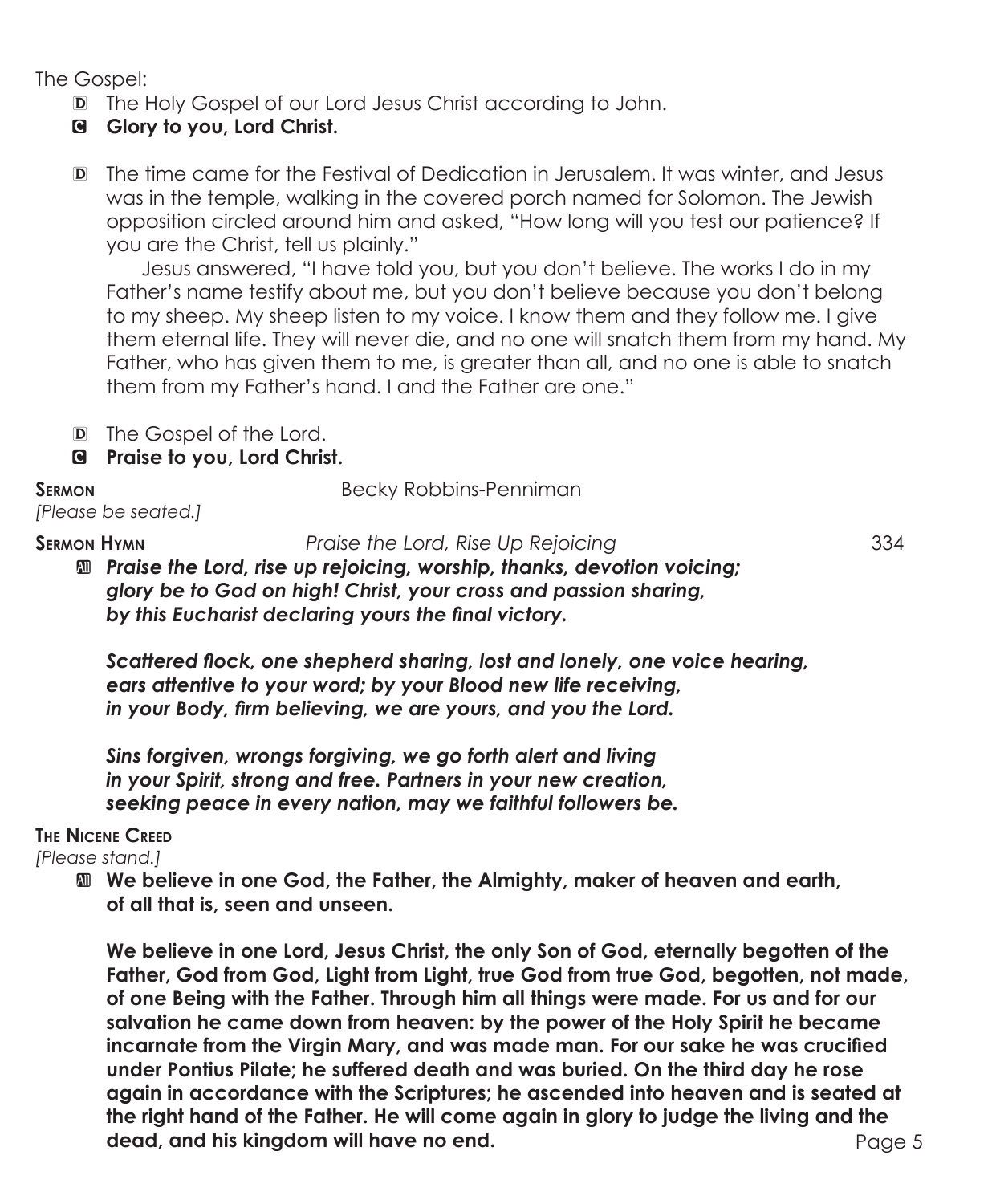**We believe in the Holy Spirit, the Lord, the giver of life, who proceeds from the Father and the Son. With the Father and the Son he is worshiped and glorified. He has spoken through the Prophets. We believe in one holy catholic and apostolic Church. We acknowledge one baptism for the forgiveness of sins. We look for the resurrection of the dead, and the life of the world to come. Amen.**

#### **Prayers of the People**

*[Please stand, kneel, or sit, as you choose.]*

- D Rejoicing in the mighty acts of God who has delivered all people from sin and death through the resurrection of Jesus Christ, let us lift our voices and pray.
- L Risen Lord, we pray for your Church, that it may continue your work of reconciling all people to God; for our clergy and our bishops; for the many lay people who serve the church and serve others through the church.
- C **We pray for all gathered here in worship and prayer, here and around the world.**
- L Risen Lord, we pray that the joy of Easter may ever grow within us and the nations and peoples of the world, that the powers that oppress and destroy may cease.
- C **We pray that a passion for justice, peace, and the common good will fill each of our hearts, and for the Spirit to guide us in lives of active faith.**
- L Risen Lord, we pray for those who are sick, those who suffer, and those who struggle, [especially for… *add names from notebook*]. Please add the names of those on your heart, either silently or aloud. [*Leave time…*] Comfort, restore and heal them.
- C **We pray that the troubles facing us will teach us that we endure nothing alone, but that you are always present, creating, redeeming and sustaining us every step of our journey through life.**
- L Risen Lord, we give thanks for the multitude of gifts you shower upon us, for the beauty of this home you have created for us, and especially for the flowers given today to your glory and for the blessings of this life, [especially… *read items from notebook.*] Grant us a sense of joy and wonder in all your works.
- C **We give thanks for our lives and the lives of our families, friends, and neighbors near and far, and praise you for your mercy and care for us.**
- L Risen Lord, we pray for those who have died, [especially for… *add names from notebook*]. Please add the names of those on your heart, silently or aloud. [*Leave time …*] May the hope born of Easter give both them and us peace, acceptance and renewal.
- C **Heavenly Father, grant that all who now celebrate these joyful holy days here on earth may praise you forever, with all the angels and saints in heaven. We ask this through your risen Son, Jesus Christ our Lord. Amen.**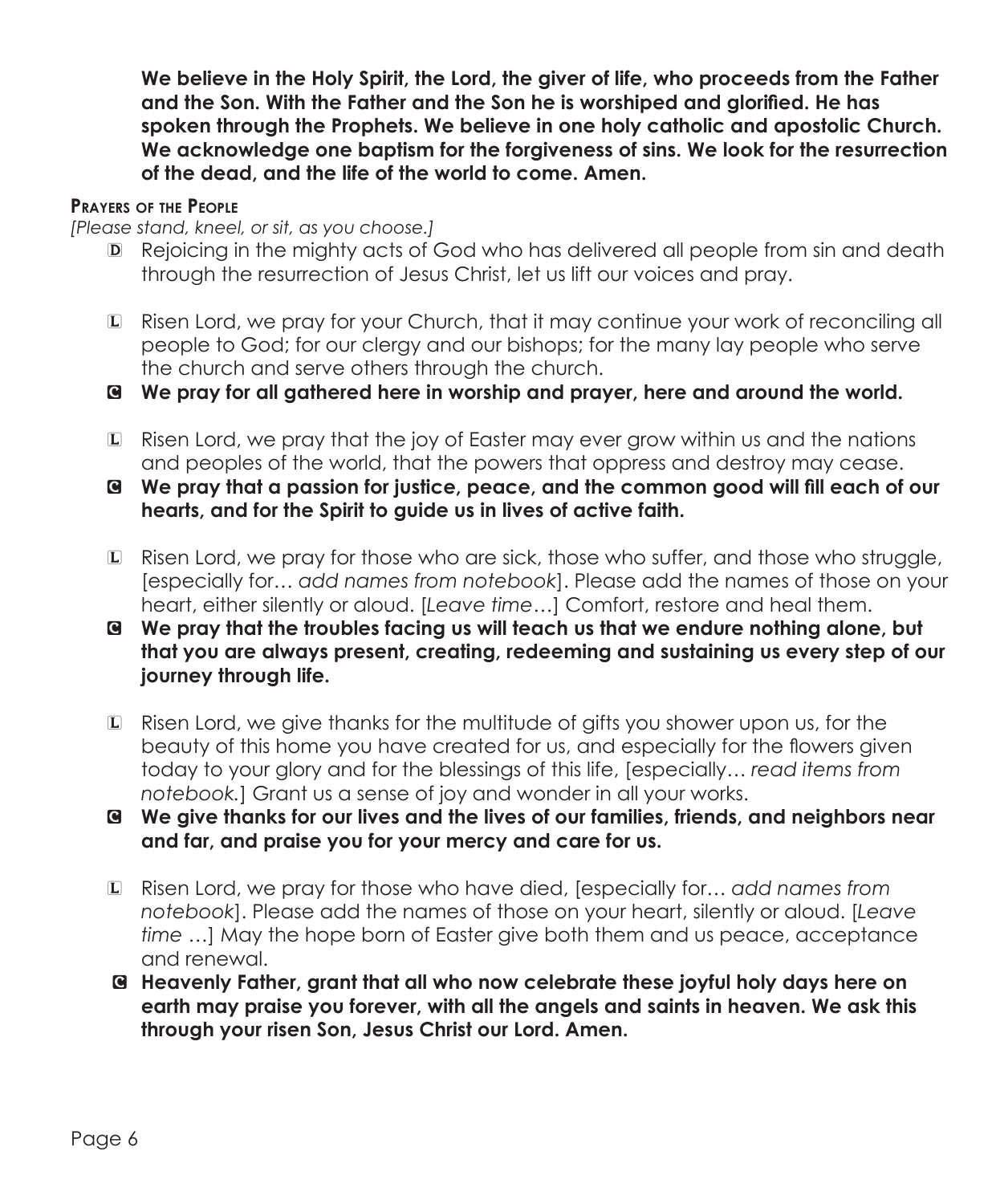#### **Prayers and Blessings**

[Those celebrating birthdays, anniversaries or special occasions may receive an individual blessing.]

#### **The Greeting of Peace**

*[Please stand.]*

- P The peace of the Lord be always with you.
- C **And also with you.** (*All may greet one another in the name of the Lord.*)

## **The Holy Communion**

### **Offertory Sentence**

D Yours, O Lord, is the greatness, the power, the glory, the victory, and the majesty. For everything in heaven and on earth is yours. Yours, O Lord, is the kingdom, and you are exalted as head over all. Bring your tithes, gifts and offerings with a heart full of gladness.

**Offertory** *My Shepherd Will Supply My Need* Southern Harmony/Johnson

*[Please be seated.]*

#### **Presentation**

*[Please stand when the plates are given to the Deacon.]*

D We gladly present the fruits of our lives to the God who creates us, redeems us and sustains us. May we have the grace to use them to heal God's world.

**Presentation Hymn** *Praise God, From Whom* 380, vs. 3

a *Praise God, from whom all blessings flow; praise him, all creatures here below; praise him above, ye heavenly host: praise Father, Son, and Holy Ghost.*

### **Eucharistic Prayer** [Enriching Our Worship 1]

- P The Lord be with you.
- C **And also with you**.
- P Lift up your hearts.
- C **We lift them to the Lord**.
- P Let us give thanks to the Lord our God.
- C **It is right to give our thanks and praise.**
- P It is truly right, and good and joyful, to give you thanks, all-holy God, source of life and fountain of mercy. You have filled us and all creation with your blessing and fed us with your constant love; you have redeemed us in Jesus Christ and knit us into one body. Through your Spirit you replenish us and call us to fullness of life. We praise you for the glorious resurrection of our Savior Jesus Christ, the true Paschal Lamb who gave himself to take away our sin, who in dying has destroyed death, and in rising has brought us to eternal life. And so, with Mary Magdalene and Peter and all the witnesses of the resurrection, with earth and sea and all their creatures, and with Angels and Archangels, cherubim and seraphim, we lift our voices with all creation as we sing: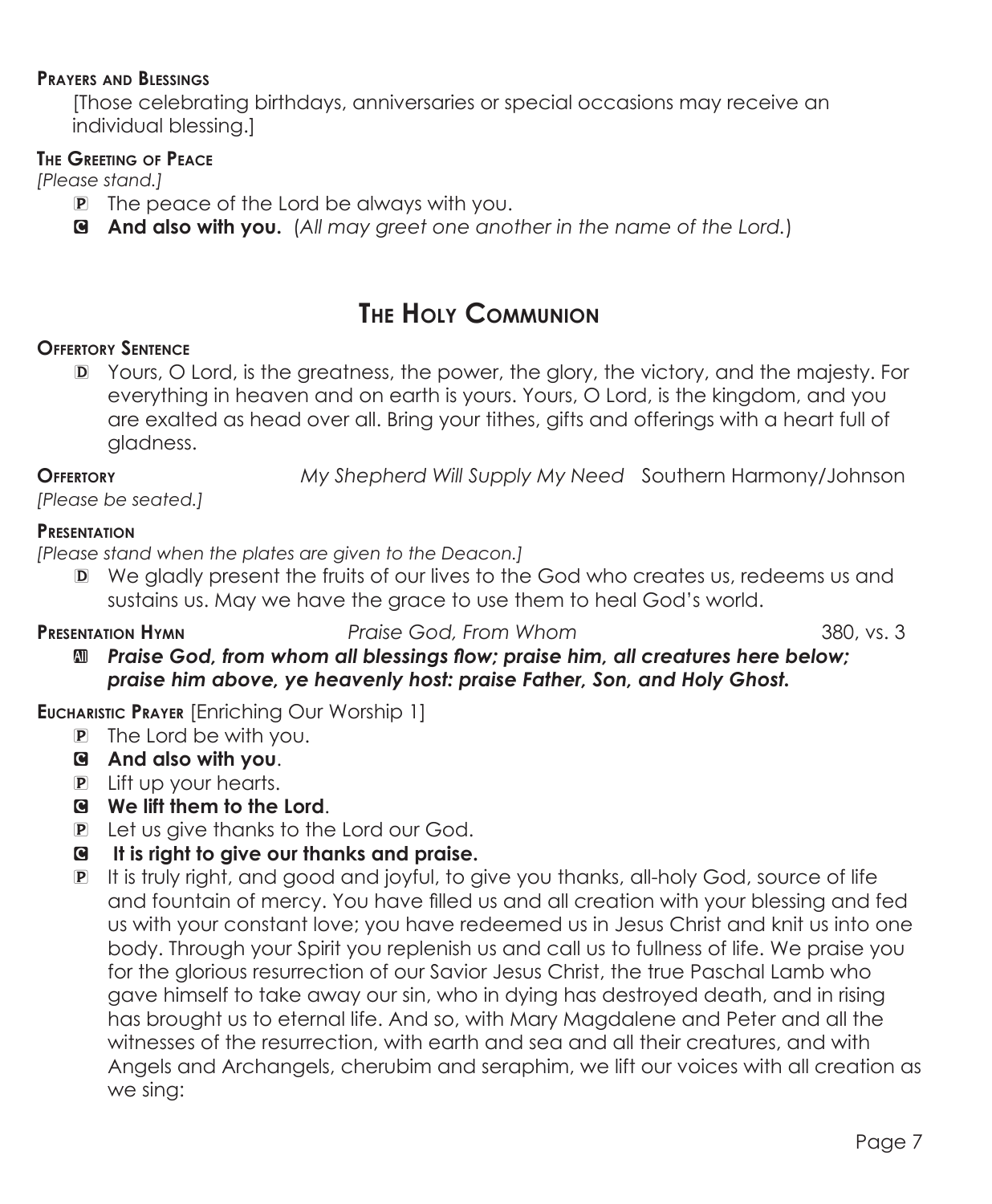### *Holy, holy, holy Lord, God of power and might, heaven and earth are full of your glory. Hosanna in the highest. Blessed is he who comes in the name of the Lord. Hosanna in the highest. Hosanna in the highest.*

#### *[Please stand or kneel, as you choose.]*

P Blessed are you, gracious God, creator of the universe and giver of life. You formed us in your own image and called us to dwell in your infinite love. You gave the world into our care that we might be your faithful stewards and show forth your bountiful grace. But we failed to honor your image in one another and in ourselves; we would not see your goodness in the world around us; and so we violated your creation, abused one another, and rejected your love.

 Yet you never ceased to care for us, and prepared the way of salvation for all people. Through Abraham and Sarah you called us into covenant with you. You delivered us from slavery, sustained us in the wilderness, and raised up prophets to renew your promise of salvation. Then, in the fullness of time, you sent your eternal Word, made mortal flesh in Jesus. Born into the human family, and dwelling among us, he revealed your glory. Giving himself freely to death on the cross, he triumphed over evil, opening the way of freedom and life.

 On the night before he died for us, Our Savior Jesus Christ took bread, and when he had given thanks to you, he broke it, and gave it to his friends, and said: "Take, eat: This is my Body which is given for you. Do this for the remembrance of me."

As supper was ending, Jesus took the cup of wine, and when he had given thanks, he gave it to them, and said: "Drink this, all of you: This is my Blood of the new Covenant, which is poured out for you and for all for the forgiveness of sins. Whenever you drink it, do this for the remembrance of me."

Therefore we proclaim the mystery of faith:

- $\mathbf{u}$  Christ has died. Christ is risen. Christ will come again.  **Remembering his death and resurrection, we now present to you from your creation this bread and this wine. By your Holy Spirit may they be for us the Body and Blood of our Savior Jesus Christ. Grant that we who share these gifts may be filled with the Holy Spirit + and live as Christ's Body in the world. Bring us into the everlasting heritage of your daughters and sons, that with all your saints, past, present, and yet to come, we may praise your Name for ever.**
- P Through Christ and with Christ and in Christ, in the unity of the Holy Spirit, to you be honor, glory, and praise, for ever and ever.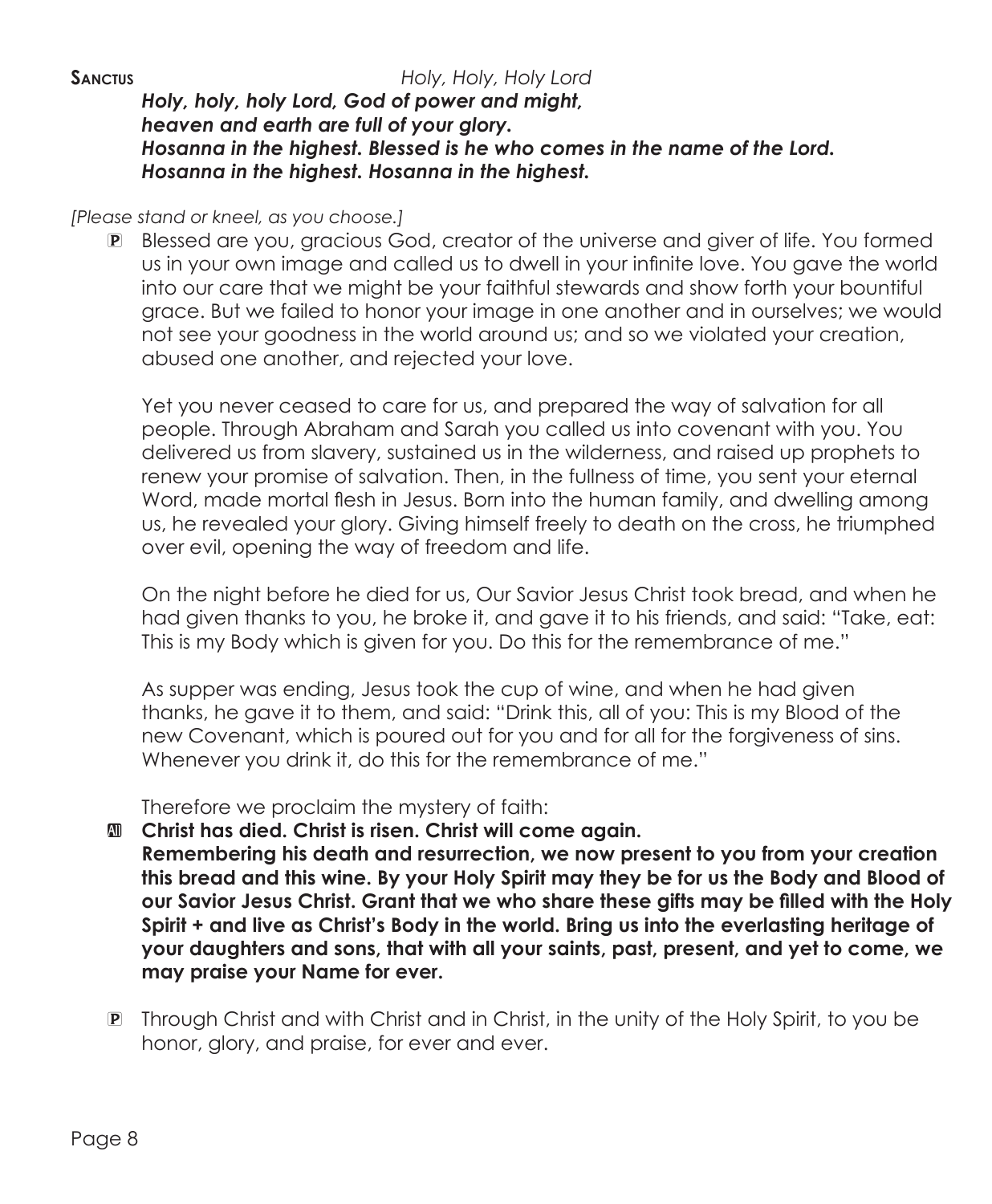

P And now as our Savior Christ has taught us, we are bold to say,

#### **The Lord's Prayer**

 $\mathbf{u}$  **Our Father, who art in heaven, hallowed be thy Name, thy kingdom come, thy will be done, on earth as it is in heaven. Give us this day our daily bread. And forgive us our trespasses, as we forgive those who trespass against us. And lead us not into temptation, but deliver us from evil. For thine is the kingdom, and the power, and the glory, for ever and ever. Amen.**

### **The Breaking of the Bread**

- P Alleluia. God of promise, you have prepared a banquet for us.
- C **We come with joy to the Supper of the Lamb of God. Alleluia.**
- P The Gifts of God for the People of God. Take them in remembrance that Christ died for you, and feed on him in your hearts by faith, with thanksgiving.

*[You may be seated. All are welcome at the Lord's Table. Please follow the directions of the usher, who*  will let you know when it's your turn to go to the altar rail. You may stand or kneel. To receive, hold your *hands in front of you, one palm over the other. The priest will place a wafer there. You may either consume it immediately, and then sip from the cup of wine when it comes to you, or, you may wait and dip the wafer into the wine. When you are finished, please return to your seat by the side aisle.]*

#### **Our Prayer Team will be in the south narthex (at the back of the church) during Holy Communion to pray with you for healing, guidance, a loved one, or anything else on your heart.**

**Choir Hymn** *[Please remain seated.]*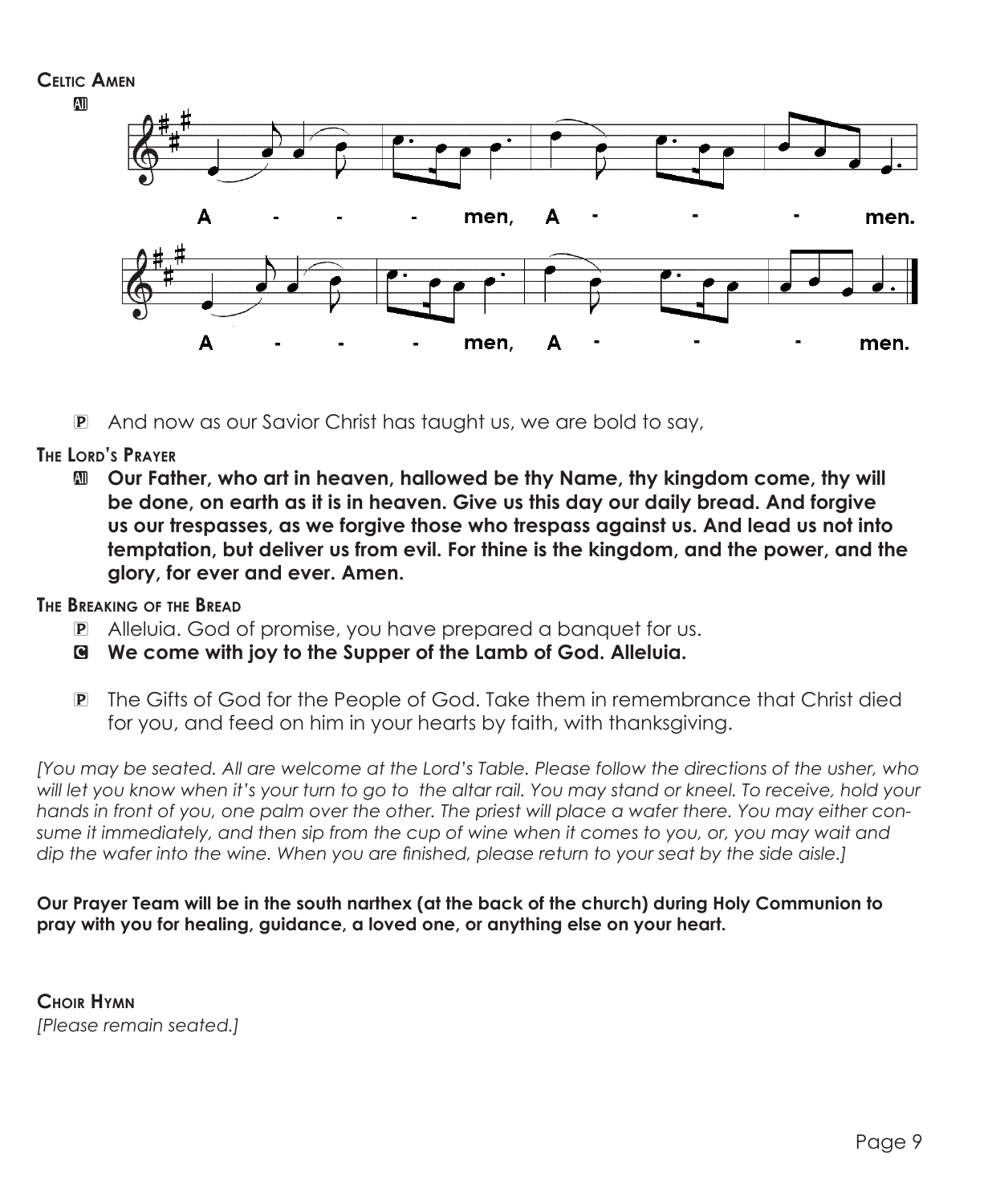### **Chant** *Seek Ye First 711*

*[Please repeat this chant until the musician stops playing the tune.]*

C *Seek ye first the kingdom of God and its righteousness, and all these things shall be added unto you; Allelu, alleluia! Alleluia, alleluia, alleluia! Allelu, alleluia!*

*Ask, and it shall be given unto you, seek, and ye shall find, knock, and the door shall be opened unto you; Allelu, alleluia! Alleluia, alleluia, alleluia! Allelu, alleluia!*

#### **Post Communion Prayer**

*[Please stand or kneel, as you choose.]*

- P Let us pray…
- C **God of abundance, you have fed us with the bread of life and cup of salvation; you have united us with Christ and one another; and you have made us one with all your people in heaven and on earth. Now send us forth in the power of your Spirit, that we may proclaim your redeeming love to the world and continue for ever in the risen life of Christ our Savior. Amen.**

### **The Blessing**

*[Please stand.]*

- P The God who is creating a new heaven and a new earth, who walks where least expected, who disturbs the comfortable and comforts the distressed, and whom death could not control, now sends you out to announce with your lives that the Lord is risen indeed. Go, you are blessed in the name of the Father, and of the Son, and of the Holy Spirit.
- C **Amen.**

**Sending Hymn** *Savior, Like a Shepherd* 708

a *Savior, like a shepherd lead us; much we need thy tender care; in thy pleasant pastures feed us; for our use thy folds prepare. Blessèd Jesus! Blessèd Jesus! Thou hast bought us, thine we are.*

*Early let us seek thy favor, early let us learn thy will; do thou, Lord, our only Savior, with thy love our bosoms fill. Blessèd Jesus! Blessèd Jesus! Thou hast loved us: love us still.*

**The Dismissal**

- D Alleluia, alleluia! Go in peace to love and serve our Risen Lord!
- C **Thanks be to God! Alleluia, alleluia!**

**PostLUDE** *Festive Voluntary* **<b>Festive Festive Voluntary Flor Peeters** 

*Scripture taken from the Common English Bible®, CEB® Copyright © 2010, 2011 by Common English Bible.™ Used by permission. All rights reserved worldwide.*

Page 10 *Selections of the liturgy are taken from The Hymnal 1982, © 1985 by The Church Pension Fund. All rights reserved. Reprinted under One License.net # A-711594*